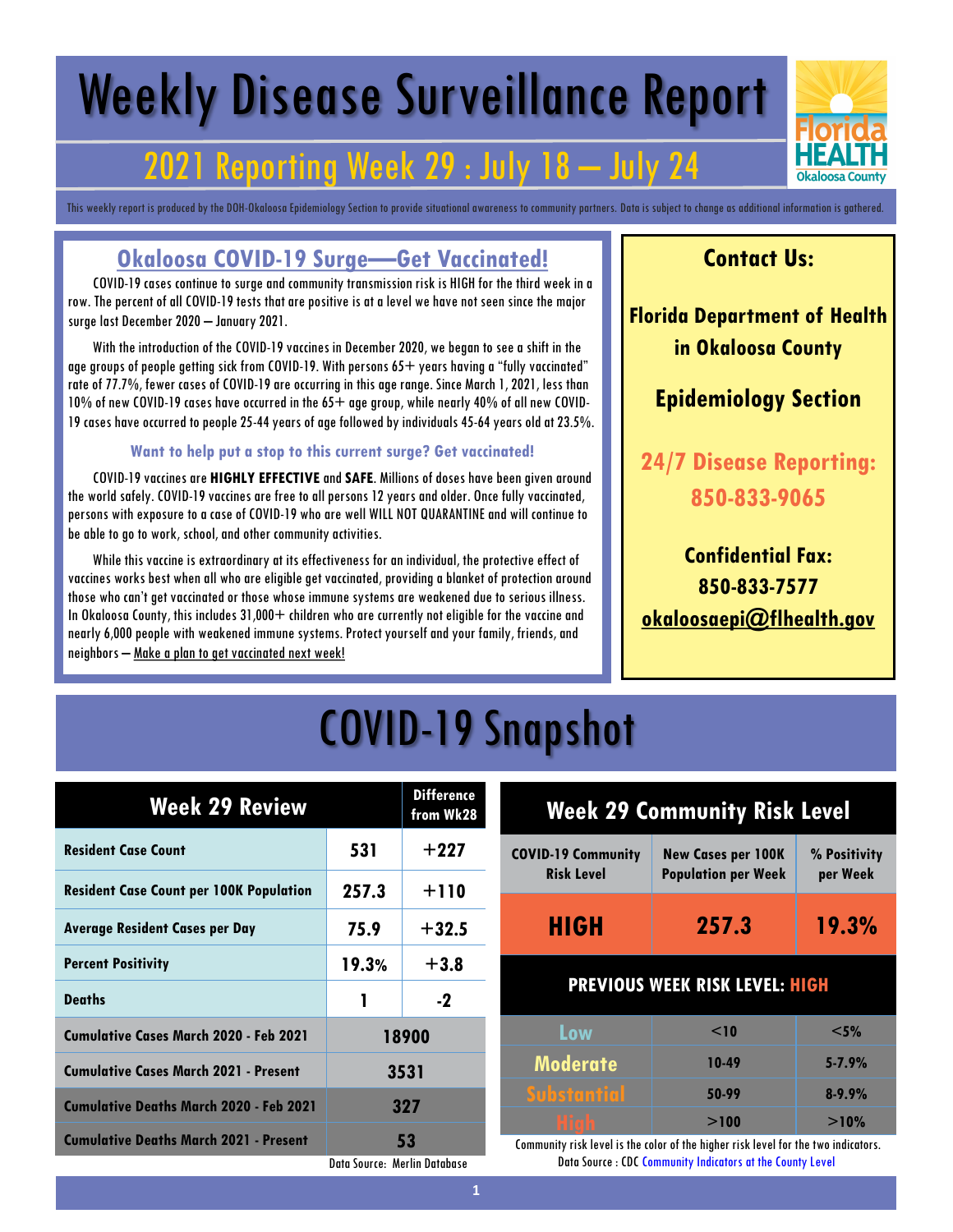

**Vaccinated =** 

**Figure 1**: Trend of total COVID-19 cases by week. Data source: Merlin Database **Figure 2**: Trend of COVID-19 case rates by week. Data source: Merlin Database

## COVID-19 Fully **COVID-19 in Okaloosa County**

### **No Quarantine** Week 29: July 18 - July 24





**Figure 3**: Trend of 7-day moving percent positivity of COVID-19 cases by week. Data source: Merlin Database

#### **COVID-19 Cases by Age Group**

| Age<br>Group | Okaloosa Resident<br><b>Cases since</b><br>03/01/21 through<br>Week 29 | % by Age<br>Group | <b>Difference</b><br>from<br>Week 28 |
|--------------|------------------------------------------------------------------------|-------------------|--------------------------------------|
| $0 - 11$     | 259                                                                    | 7.5%              | $+34$                                |
| $12 - 14$    | 85                                                                     | 2.5%              | $+14$                                |
| $15-24$      | 589                                                                    | 17.2%             | $+72$                                |
| 25-44        | 1361                                                                   | 39.7%             | $+238$                               |
| 45-64        | 805                                                                    | 23.5%             | $+125$                               |
| 65-74        | 214                                                                    | 6.2%              | $+32$                                |
| 75-84        | 73                                                                     | 2.1%              | $+8$                                 |
| $85+$        | 46                                                                     | 1.3%              | $+8$                                 |
| Total        | 3432                                                                   | 100%              | 531                                  |

Data Source: Merlin Database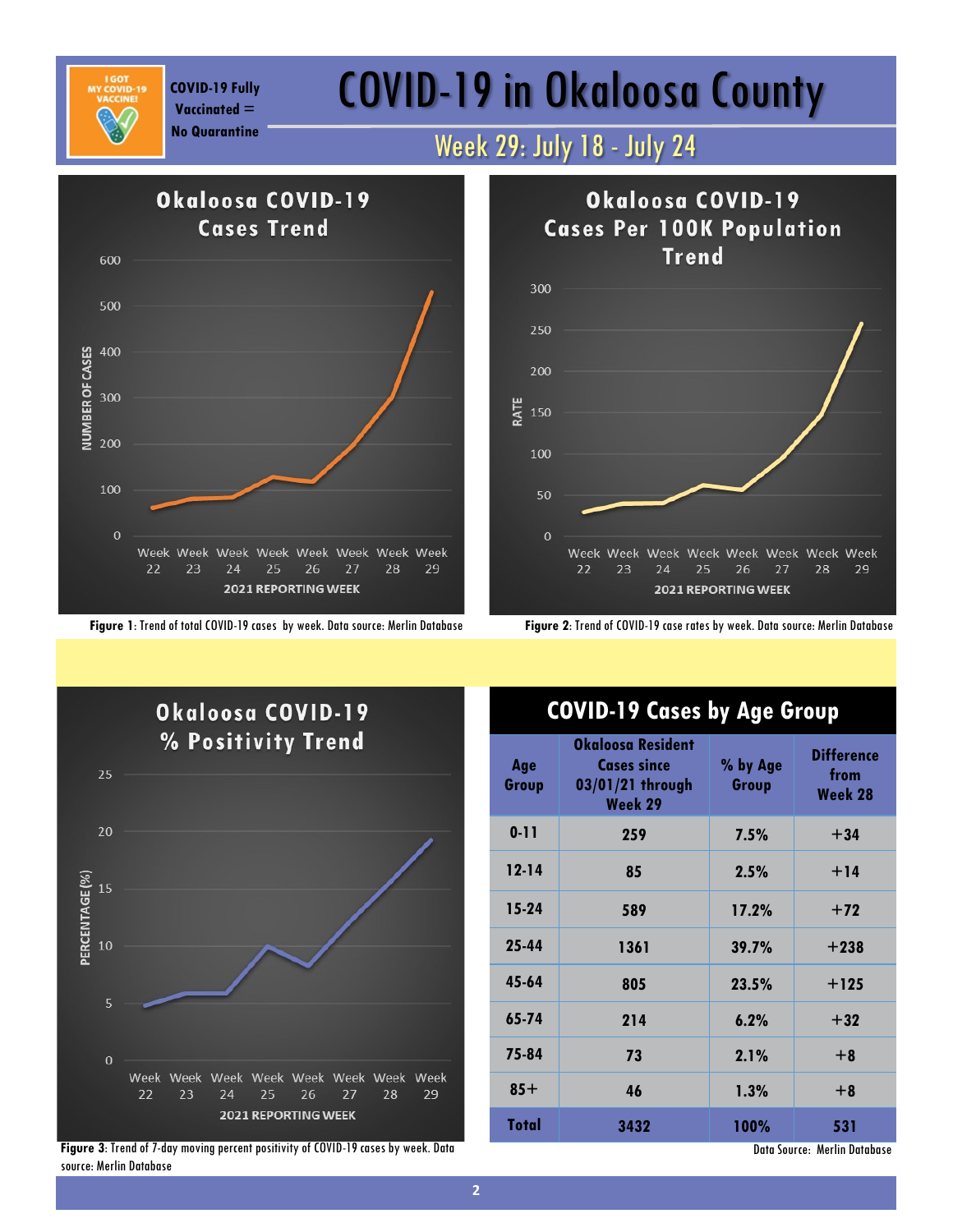## COVID-19 in Okaloosa County

### Week 28: July 18 - July 24



### Vaccination Impact in Okaloosa

## **Fully Vaccinated Okaloosa Residents**

**COVID-19 Fully Vaccinated = No Quarantine**

| by Age Group     |                                |                                           |
|------------------|--------------------------------|-------------------------------------------|
| <b>Age Group</b> | $#$ Fully<br><b>Vaccinated</b> | % of Age Group<br><b>Fully Vaccinated</b> |
| 12-14            | 816                            | 11.0%                                     |
| 15-24            | 4842                           | 19.5%                                     |
| 25-44            | 13867                          | 23.6%                                     |
| 45-64            | 23463                          | 46.8%                                     |
| 65-74            | 15040                          | 75.7%                                     |
| 75-84            | 7950                           | 77.9%                                     |
| $85 +$           | 2903                           | 80.9%                                     |
| Total $12+$      | 68881                          | 39.4%                                     |

| <b>COVID-19 Vaccinations:</b><br><u>Okaloosa vs. US</u> |       |       |  |
|---------------------------------------------------------|-------|-------|--|
| <b>US</b><br><b>OKALOOSA</b>                            |       |       |  |
| % of Population $\geq 12$<br><b>Years of Age</b>        | 39.4% | 57.6% |  |
| % of Population $\geq 65$<br><b>Years of Age</b>        | 77.7% | 79.8% |  |

Data Source: Merlin Database

Data reported through previous Sunday. Data Source: CDC [COVID Data Tracker](https://covid.cdc.gov/covid-data-tracker/#vaccinations)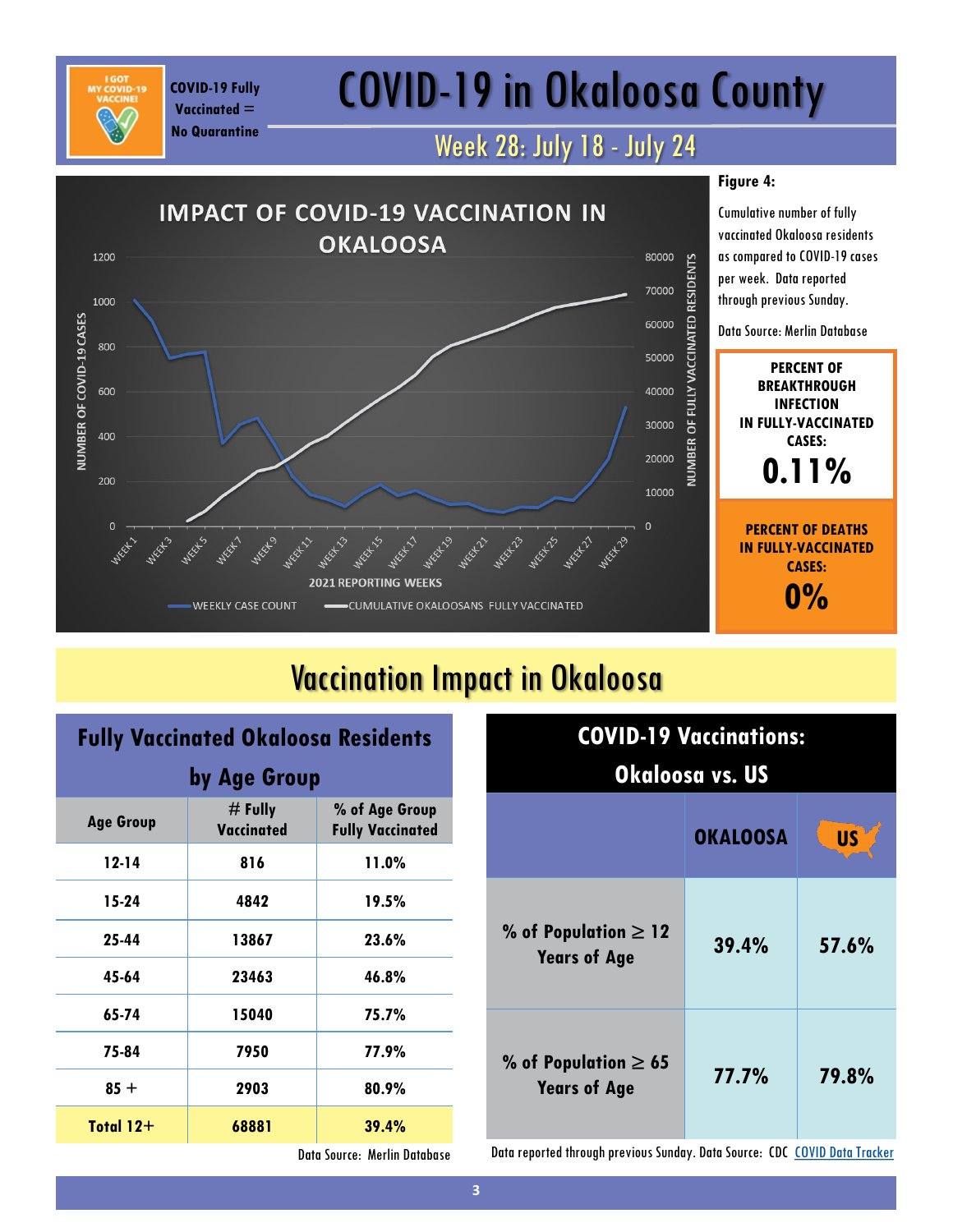Influenza-Like Illness

#### Week 29: July 18 - July 24

**Influenza-like Illness (ILI)** is defined as fever greater than or equal to 100°F AND cough and/or sore throat in the absence of another known cause.



**ANALYSIS**: During Week 29, flu reporting partners and ESSENCE (a syndromic surveillance system) reported an increase in ILI activity for Okaloosa County. The percentage of ILI ED visits in Okaloosa County increased from 2.18% during Week 28 to 2.70% during Week 29. Flu partners reported one positive rapid influenza test this week. Over the past three weeks, three out of 63 influenza specimens submitted to the state lab were positive (3 Influenza B unspecified). There was one reported ILI admission. No outbreaks or deaths were reported this week. The percentage of total ILI ED visits for Week 29 is higher than that of Week 29 last year.

Note: Other respiratory syndromes can be represented by increased ILI case numbers. Data Source: ESSENCE

| % ILI by Age Group<br>Week 29, 2021 |                    |                                  |                              |
|-------------------------------------|--------------------|----------------------------------|------------------------------|
| Age<br>Range                        | Ш<br><b>Visits</b> | <b>Total ED</b><br><b>Visits</b> | % Total<br><b>ILI Visits</b> |
| $0-4$                               | 30                 | 239                              | 12.55%                       |
| $5-19$                              | 7                  | 307                              | 2.28%                        |
| 20-34                               | 17                 | 612                              | 2.78%                        |
| $35 - 54$                           | 11                 | 696                              | 1.58%                        |
| 55-74                               | 6                  | 595                              | 1.01%                        |
| $75+$                               | $\mathbf 2$        | 248                              | 0.81%                        |



**Figure 6:** Hospital ED visits meeting ILI criteria stratified by facility. Percentages calculated based on total number of ILI ED visits. (n=73). Data source: ESSENCE

Data Source: ESSENCE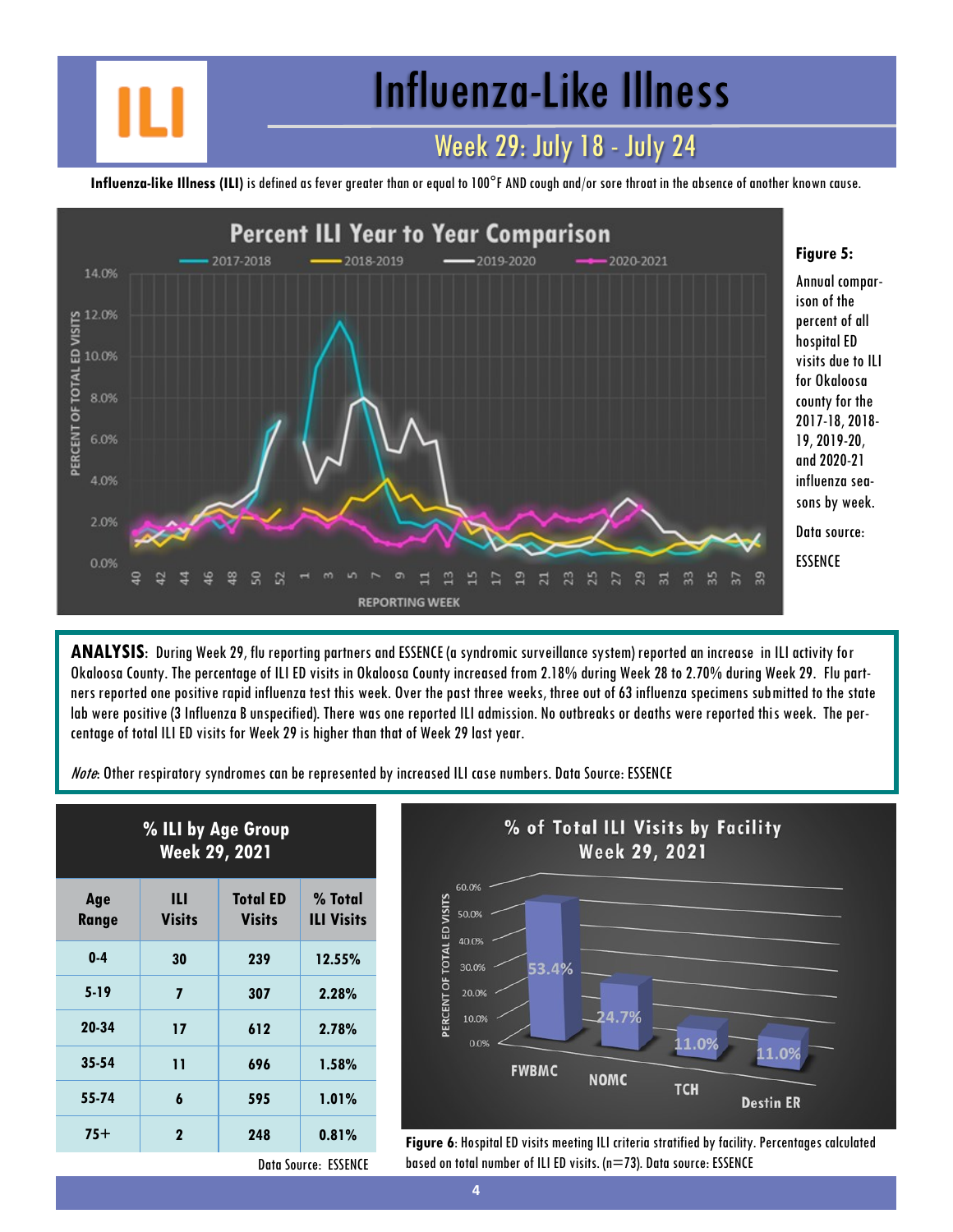## Syndromic Surveillance

### Week 29: July 18 - July 24







| <b>Week 29—Fort Walton Beach Medical Center</b> |                     |                                               |
|-------------------------------------------------|---------------------|-----------------------------------------------|
| <b>Age Range</b>                                | <b>Top Syndrome</b> | <b>Total ED Visits for</b><br><b>Syndrome</b> |
| $0 - 4$                                         | <b>FEVER</b>        | 46                                            |
| $5 - 19$                                        | <b>INJURY</b>       | 28                                            |
| 20-34                                           | GI                  | 50                                            |
| $35 - 54$                                       | <b>INJURY</b>       | 55                                            |
| 55-74                                           | GI                  | 48                                            |
| $75+$                                           | <b>INJURY</b>       | 20                                            |

#### **Week 29—North Okaloosa Medical Center**

| <b>Age Range</b> | <b>Top Syndrome</b> | <b>Total ED Visits for Syn-</b><br>drome |
|------------------|---------------------|------------------------------------------|
| $0 - 4$          | <b>FEVER</b>        | $12 \,$                                  |
| $5 - 19$         | GI                  | 14                                       |
| 20-34            | <b>INJURY</b>       | 24                                       |
| $35 - 54$        | GI                  | 20                                       |
| 55-74            | GI                  | 31                                       |
| $75+$            | <b>INJURY</b>       | 7                                        |

### **Figure 7:**

Hospital Emergency Department (ED) visits from 2021 Week 29 by select syndrome category. Percentages calculated based on total number of ED visits  $(n=2703)$ . Some syndrome categories are not represented; therefore, represented percentages will not total 100%.

Data source: ESSENCE